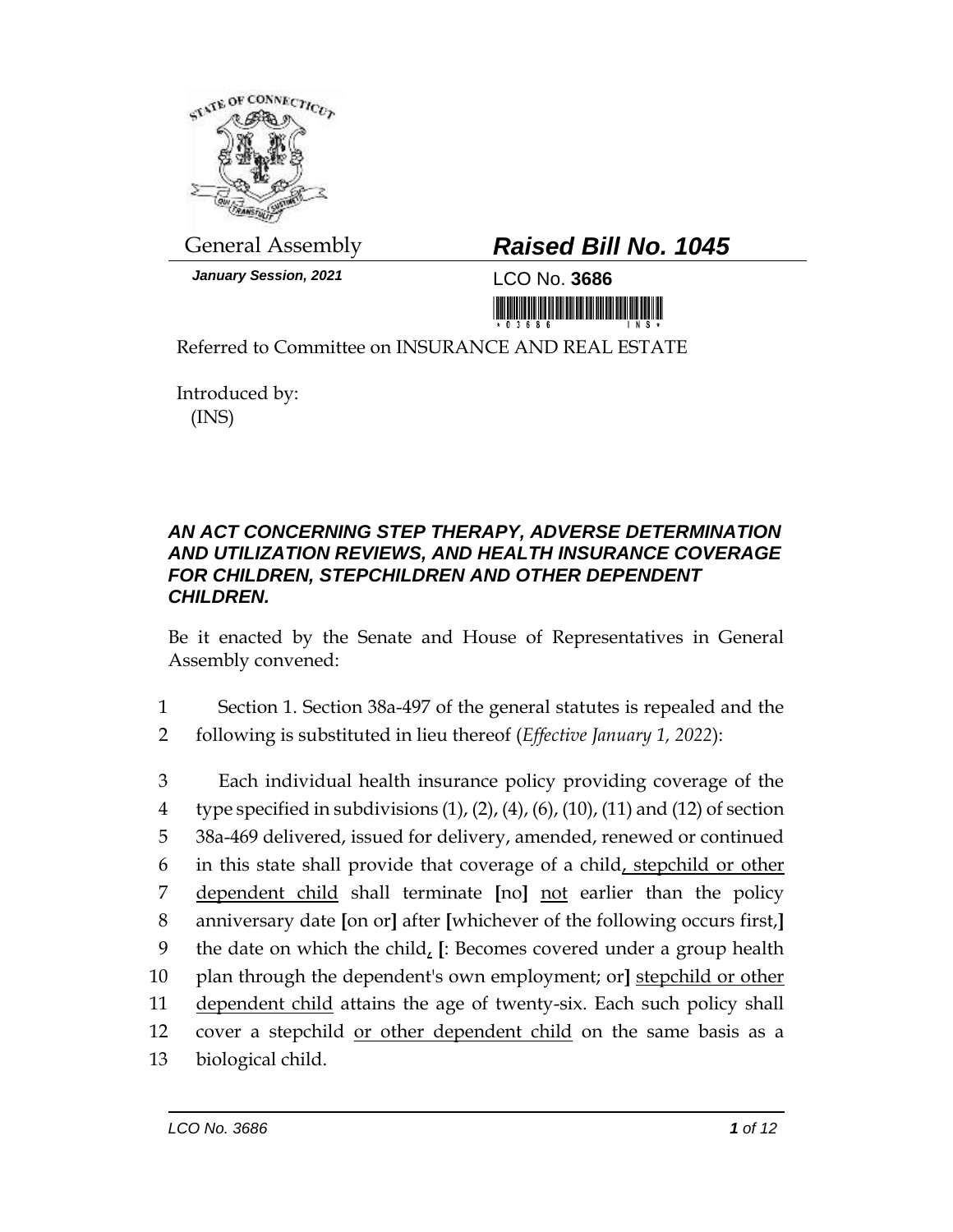Sec. 2. Section 38a-512b of the general statutes is repealed and the following is substituted in lieu thereof (*Effective January 1, 2022*):

 Each group health insurance policy providing coverage of the type specified in subdivisions (1), (2), (4), (6), (10), (11) and (12) of section 38a- 469 delivered, issued for delivery, amended, renewed or continued in 19 this state shall provide that coverage of a child, stepchild or other dependent child shall terminate **[**no**]** not earlier than the policy anniversary date **[**on or**]** after **[**whichever of the following occurs first,**]** the date on which the child, **[**: Becomes covered under a group health plan through the dependent's own employment; or**]** stepchild or other dependent child attains the age of twenty-six. Each such policy shall cover a stepchild or other dependent child on the same basis as a biological child.

 Sec. 3. Subsection (a) of section 38a-510 of the general statutes is repealed and the following is substituted in lieu thereof (*Effective January 1, 2022*):

 (a) No insurance company, hospital service corporation, medical service corporation, health care center or other entity delivering, issuing for delivery, renewing, amending or continuing an individual health insurance policy or contract that provides coverage for prescription drugs may:

 (1) Require any person covered under such policy or contract to obtain prescription drugs from a mail order pharmacy as a condition of obtaining benefits for such drugs; or

 (2) Require, if such insurance company, hospital service corporation, medical service corporation, health care center or other entity uses step 40 therapy for such drugs, the use of step therapy for:

(A) **[**any**]** Any prescribed drug for longer than sixty days; **[**,**]** or

(B) **[**a**]** A prescribed drug for **[**cancer**]** treatment of a behavioral health

condition or a chronic, disabling or life-threatening condition or disease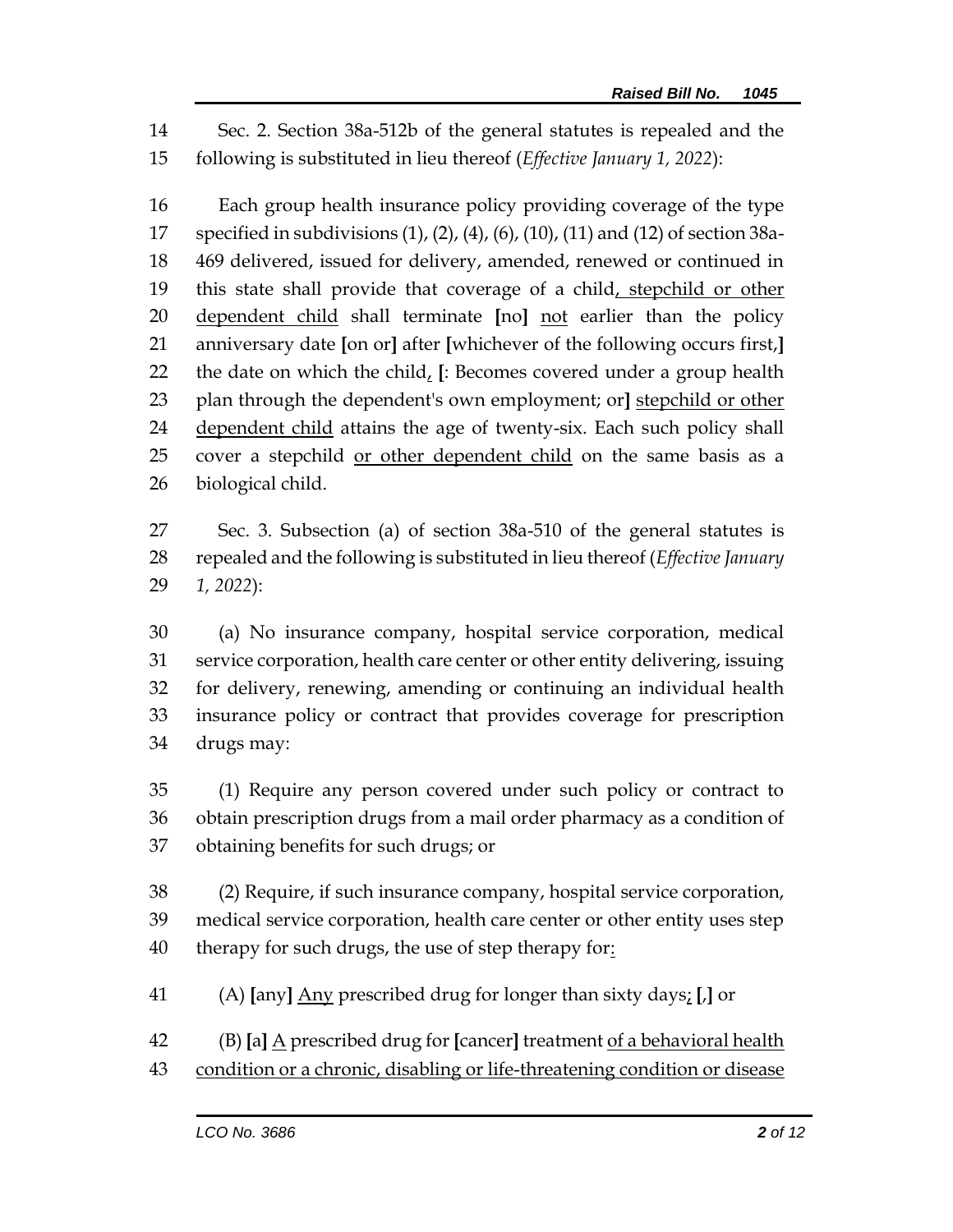for an insured who has been diagnosed with **[**stage IV metastatic cancer**]** 45 such a condition or disease, provided such prescribed drug is in compliance with approved federal Food and Drug Administration indications.

 (3) At the expiration of the time period specified in subparagraph (A) of subdivision (2) of this subsection, **[**or for a prescribed drug described in subparagraph (B) of subdivision (2) of this subsection,**]** an insured's treating health care provider may deem such step therapy drug regimen clinically ineffective for the insured, at which time the insurance company, hospital service corporation, medical service corporation, health care center or other entity shall authorize dispensation of and coverage for the drug prescribed by the insured's treating health care provider, provided such drug is a covered drug under such policy or contract. If such provider does not deem such step therapy drug regimen clinically ineffective or has not requested an override pursuant to subdivision (1) of subsection (b) of this section, such drug regimen may be continued. For purposes of this section, "step therapy" means a protocol or program that establishes the specific sequence in which prescription drugs for a specified medical condition are to be prescribed.

 Sec. 4. Subsection (a) of section 38a-544 of the general statutes is repealed and the following is substituted in lieu thereof (*Effective January 1, 2022*):

 (a) No insurance company, hospital service corporation, medical service corporation, health care center or other entity delivering, issuing for delivery, renewing, amending or continuing a group health insurance policy or contract that provides coverage for prescription drugs may:

 (1) Require any person covered under such policy or contract to obtain prescription drugs from a mail order pharmacy as a condition of obtaining benefits for such drugs; or

 (2) Require, if such insurance company, hospital service corporation, medical service corporation, health care center or other entity uses step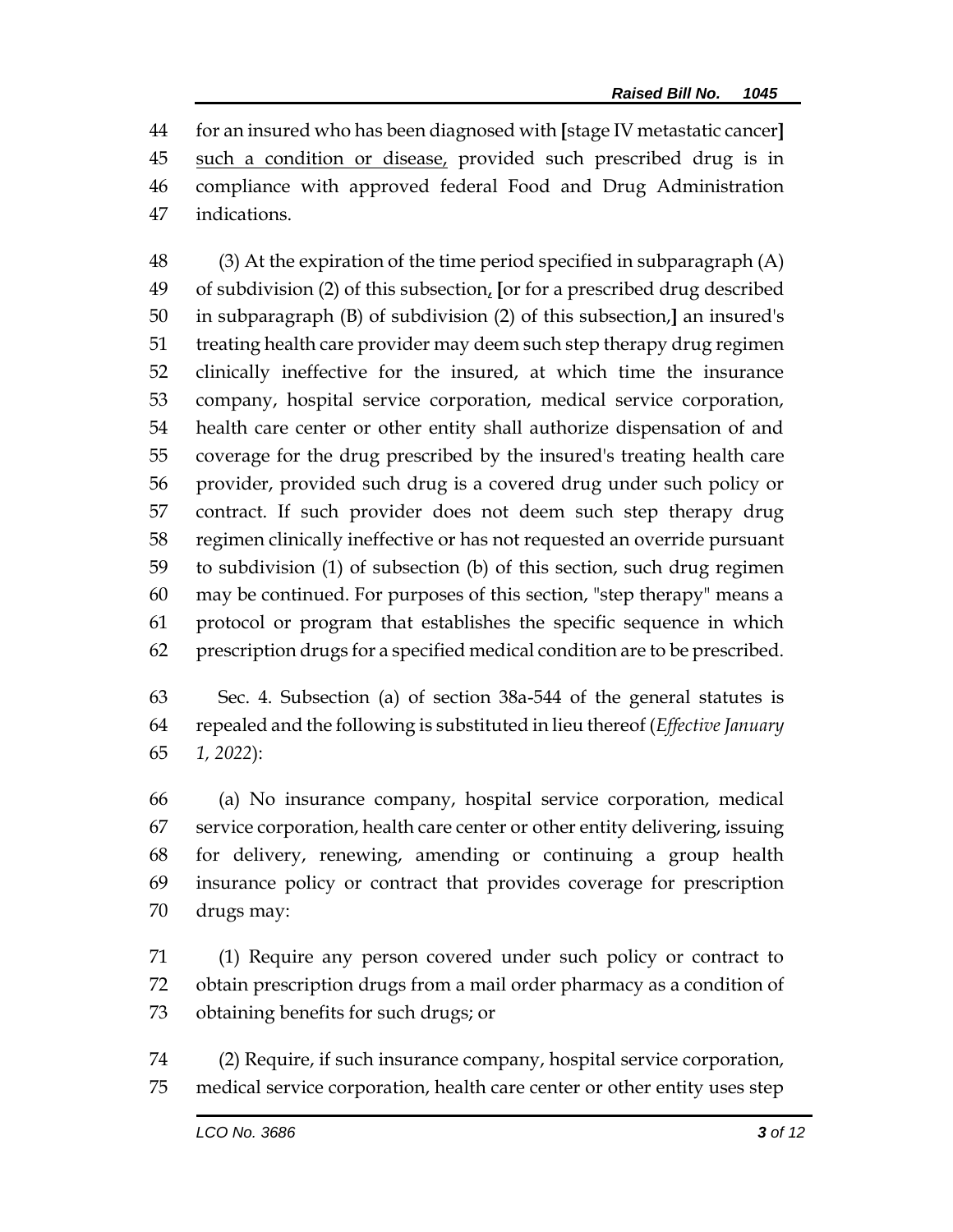therapy for such drugs, the use of step therapy for:

(A) **[**any**]** Any prescribed drug for longer than sixty days; **[**,**]** or

 (B) **[**a**]** A prescribed drug for **[**cancer**]** treatment of a behavioral health condition or a chronic, disabling or life-threatening condition or disease for an insured who has been diagnosed with **[**stage IV metastatic cancer**]** such a condition or disease, provided such prescribed drug is in compliance with approved federal Food and Drug Administration indications.

 (3) At the expiration of the time period specified in subparagraph (A) of subdivision (2) of this subsection, **[**or for a prescribed drug described in subparagraph (B) of subdivision (2) of this subsection,**]** an insured's treating health care provider may deem such step therapy drug regimen clinically ineffective for the insured, at which time the insurance company, hospital service corporation, medical service corporation, health care center or other entity shall authorize dispensation of and coverage for the drug prescribed by the insured's treating health care provider, provided such drug is a covered drug under such policy or contract. If such provider does not deem such step therapy drug regimen clinically ineffective or has not requested an override pursuant to subdivision (1) of subsection (b) of this section, such drug regimen may be continued. For purposes of this section, "step therapy" means a protocol or program that establishes the specific sequence in which prescription drugs for a specified medical condition are to be prescribed.

 Sec. 5. Subdivision (7) of section 38a-591a of the general statutes is repealed and the following is substituted in lieu thereof (*Effective January 1, 2022*):

 (7) "Clinical peer" means a physician or other health care professional who:

 (A) **[**holds**]** For a review other than as specified under subparagraph (B) or (C) of subdivision (38) of this section: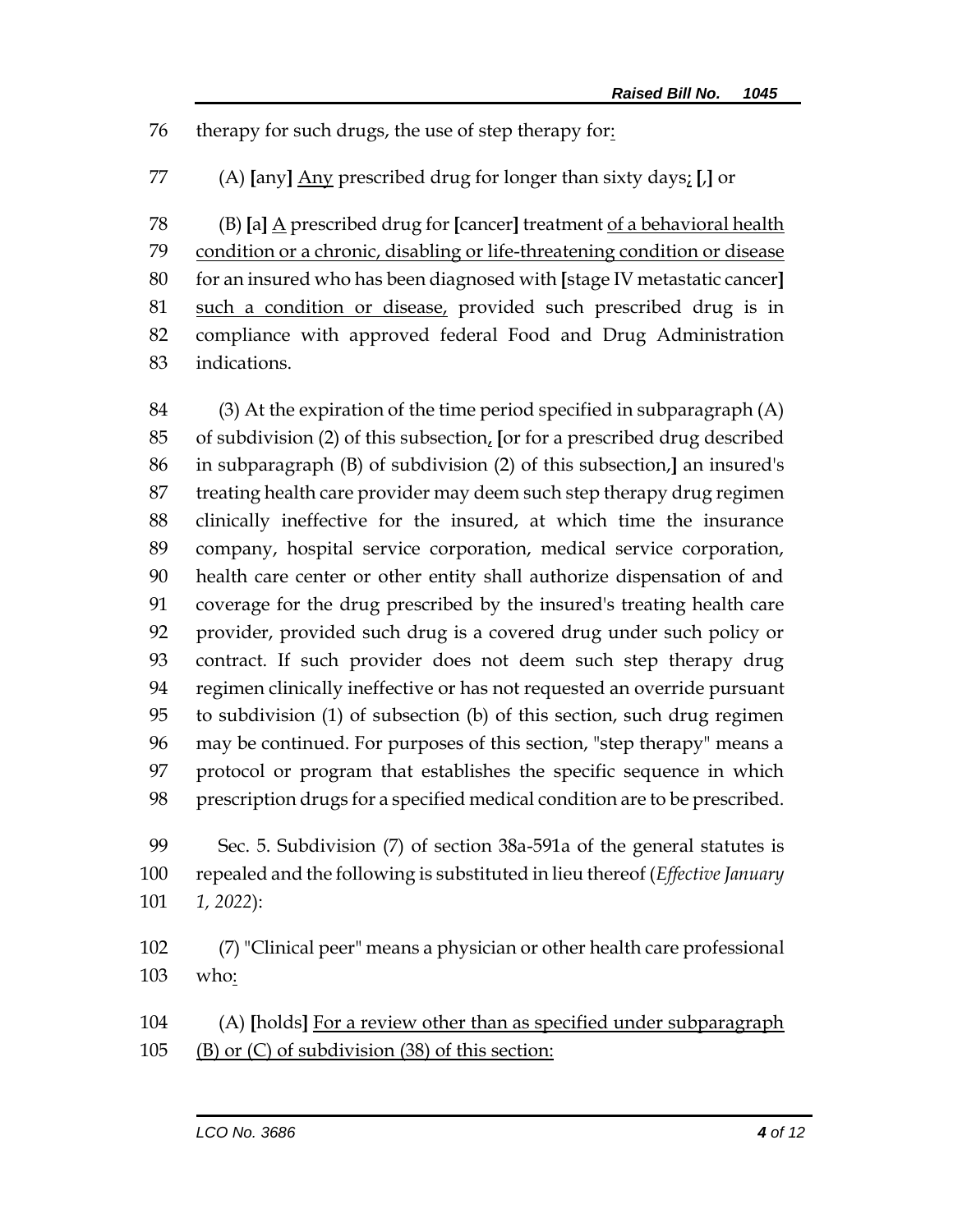(i) Holds a nonrestricted license in a state of the United States **[**and**]** in the same **[**or similar**]** specialty as **[**typically manages the medical condition, procedure or treatment**]** the treating physician or other health care professional under review; **[**, and**]**

(ii) Holds a doctoral or medical degree; and

 (iii) (I) Holds an appropriate national board certification including at the subspecialty level, where available, or (II) actively practices and typically manages the medical condition under review or provides the procedure or treatment under review; or

 (B) **[**for**]** For a review specified under subparagraph (B) or (C) of subdivision (38) of this section concerning:

 (i) **[**a**]** A child or adolescent substance use disorder or a child or adolescent mental disorder, holds (I) a national board certification in child and adolescent psychiatry, or (II) a doctoral level psychology degree with training and clinical experience in the treatment of child and adolescent substance use disorder or child and adolescent mental disorder, as applicable; **[**,**]** or

 (ii) **[**an**]** An adult substance use disorder or an adult mental disorder, holds (I) a national board certification in psychiatry, or (II) a doctoral level psychology degree with training and clinical experience in the treatment of adult substance use disorders or adult mental disorders, as applicable.

 Sec. 6. Subsection (a) of section 38a-591c of the general statutes is repealed and the following is substituted in lieu thereof (*Effective January 1, 2022*):

 (a) (1) Each health carrier shall contract with (A) health care professionals to administer such health carrier's utilization review program, and (B) clinical peers to evaluate the clinical appropriateness of an adverse determination.

(2) (A) Each utilization review program shall use documented clinical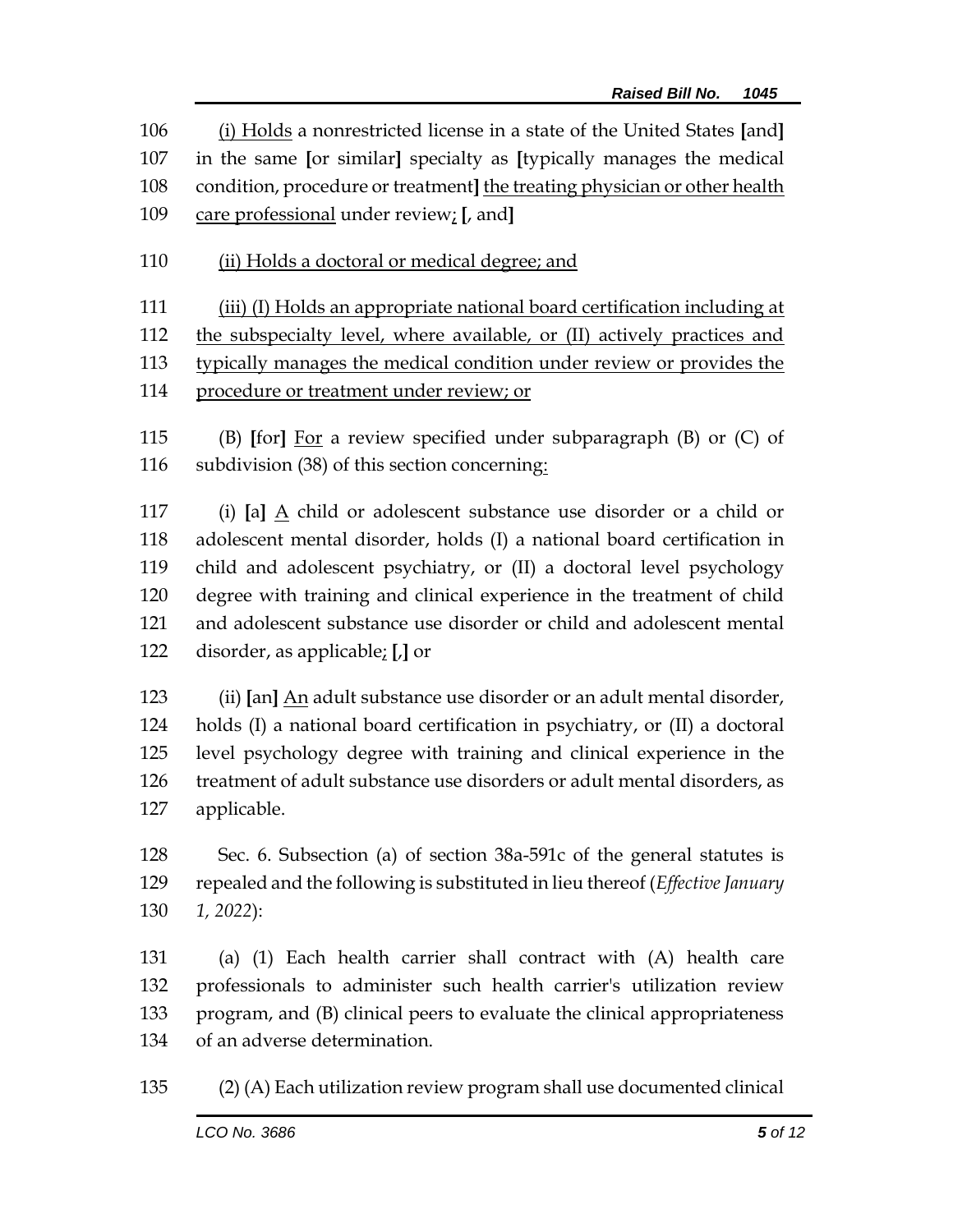review criteria that are based on sound clinical evidence and are evaluated periodically by the health carrier's organizational mechanism specified in subparagraph (F) of subdivision (2) of subsection (c) of section 38a-591b to assure such program's ongoing effectiveness.

 (B) Except as provided in subdivisions (3), (4) and (5) of this subsection, a health carrier may develop its own clinical review criteria or it may purchase or license clinical review criteria from qualified vendors approved by the commissioner, provided such clinical review criteria conform to the requirements of subparagraph (A) of this subdivision.

 (C) Each health carrier shall (i) post on its Internet web site (I) any clinical review criteria it uses, and (II) links to any rule, guideline, protocol or other similar criterion a health carrier may rely upon to make an adverse determination as described in subparagraph (F) of subdivision (1) of subsection (e) of section 38a-591d, as amended by this act, and (ii) make its clinical review criteria available upon request to authorized government agencies.

 (D) For each utilization review, there shall be a rebuttable presumption that each health care service under review is medically necessary if such health care service was ordered by a health care professional acting within the health care professional's scope of practice. A health carrier, or any utilization review company or designee of a health carrier that performs utilization review on behalf of the health carrier, shall have the burden of proving that a health care service is not medically necessary.

 (3) For any utilization review for the treatment of a substance use disorder, as described in section 17a-458, the clinical review criteria used shall be: (A) The most recent edition of the American Society of Addiction Medicine Treatment Criteria for Addictive, Substance- Related, and Co-Occurring Conditions; or (B) clinical review criteria that the health carrier demonstrates to the Insurance Department is consistent with the most recent edition of the American Society of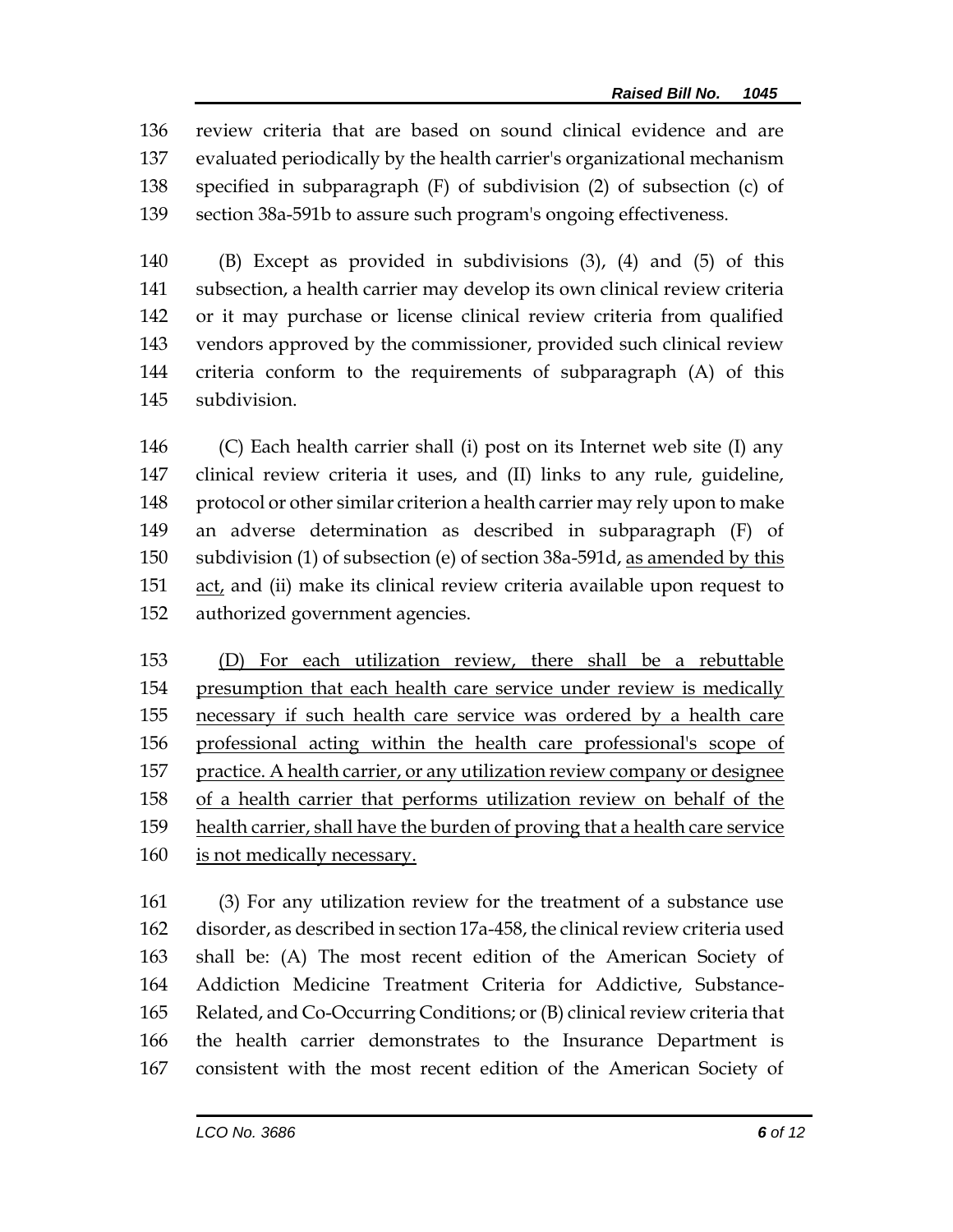Addiction Medicine Treatment Criteria for Addictive, Substance- Related, and Co-Occurring Conditions, except that nothing in this subdivision shall prohibit a health carrier from developing its own clinical review criteria or purchasing or licensing additional clinical review criteria from qualified vendors approved by the commissioner, to address advancements in technology or types of care for the treatment of a substance use disorder, that are not covered in the most recent edition of the American Society of Addiction Medicine Treatment Criteria for Addictive, Substance-Related, and Co-Occurring Conditions. Any such clinical review criteria developed by a health carrier or purchased or licensed from a qualified vendor shall conform to the requirements of subparagraph (A) of subdivision (2) of this subsection.

 (4) For any utilization review for the treatment of a child or adolescent mental disorder, the clinical review criteria used shall be: (A) The most recent guidelines of the American Academy of Child and Adolescent Psychiatry's Child and Adolescent Service Intensity Instrument; or (B) clinical review criteria that the health carrier demonstrates to the Insurance Department is consistent with the most recent guidelines of the American Academy of Child and Adolescent Psychiatry's Child and Adolescent Service Intensity Instrument, except that nothing in this subdivision shall prohibit a health carrier from developing its own clinical review criteria or purchasing or licensing additional clinical review criteria from qualified vendors approved by the commissioner, to address advancements in technology or types of care for the treatment of a child or adolescent mental disorder, that are not covered in the most recent guidelines of the American Academy of Child and Adolescent Psychiatry's Child and Adolescent Service Intensity Instrument. Any such clinical review criteria developed by a health carrier or purchased or licensed from a qualified vendor shall conform to the requirements of subparagraph (A) of subdivision (2) of this subsection.

 (5) For any utilization review for the treatment of an adult mental disorder, the clinical review criteria used shall be: (A) The most recent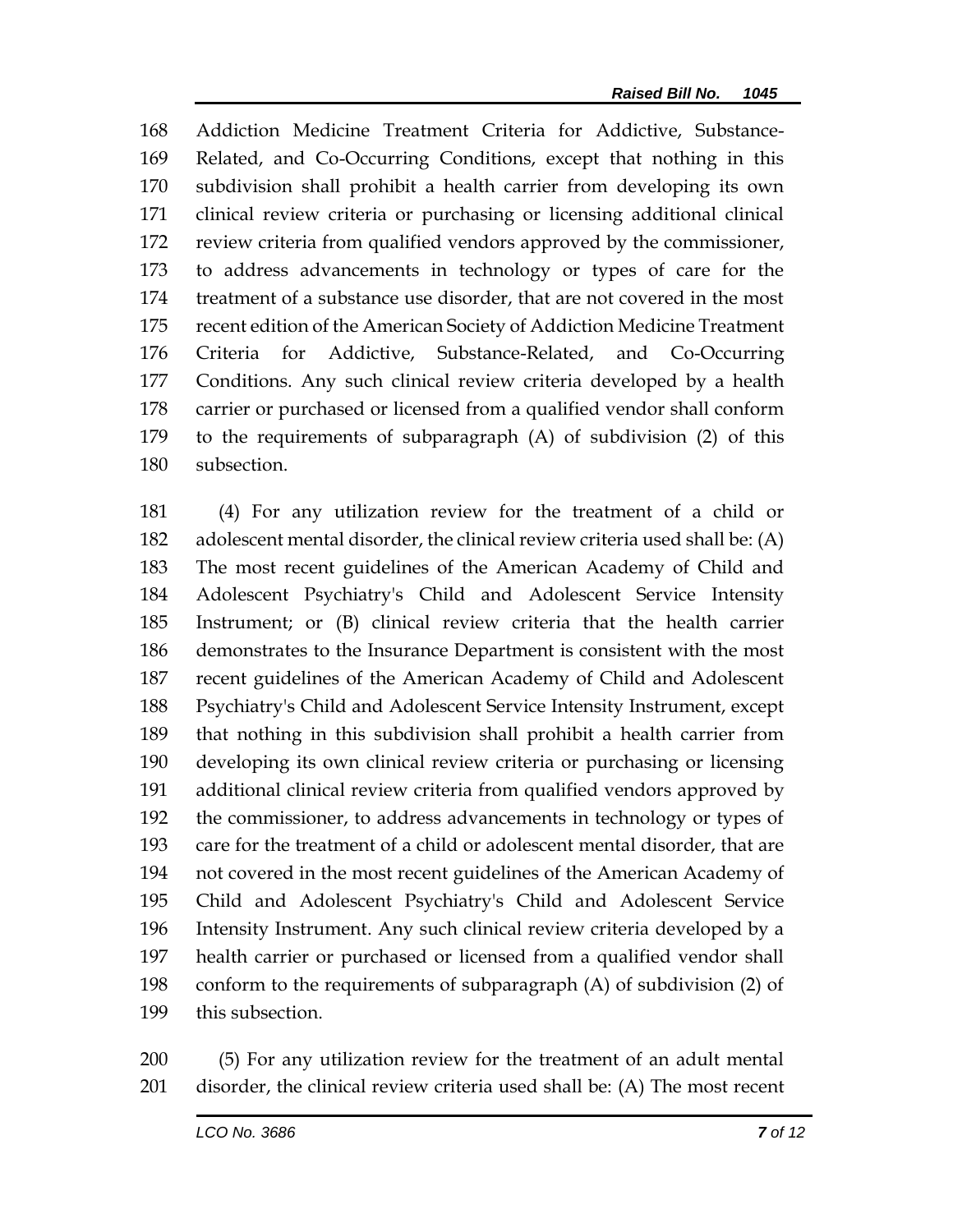guidelines of the American Psychiatric Association or the most recent Standards and Guidelines of the Association for Ambulatory Behavioral Healthcare; or (B) clinical review criteria that the health carrier demonstrates to the Insurance Department is consistent with the most recent guidelines of the American Psychiatric Association or the most recent Standards and Guidelines of the Association for Ambulatory Behavioral Healthcare, except that nothing in this subdivision shall prohibit a health carrier from developing its own clinical review criteria or purchasing or licensing additional clinical review criteria from qualified vendors approved by the commissioner, to address advancements in technology or types of care for the treatment of an adult mental disorder, that are not covered in the most recent guidelines of the American Psychiatric Association or the most recent Standards and Guidelines of the Association for Ambulatory Behavioral Healthcare. Any such clinical review criteria developed by a health carrier or purchased or licensed from a qualified vendor shall conform to the requirements of subparagraph (A) of subdivision (2) of this subsection.

 Sec. 7. Subsection (a) of section 38a-591d of the general statutes is repealed and the following is substituted in lieu thereof (*Effective January 1, 2022*):

 (a) (1) Each health carrier shall maintain written procedures for (A) utilization review and benefit determinations, (B) expedited utilization review and benefit determinations with respect to prospective urgent care requests and concurrent review urgent care requests, and (C) notifying covered persons or covered persons' authorized representatives of such review and benefit determinations. Each health carrier shall make such review and benefit determinations within the specified time periods under this section.

 (2) In determining whether a benefit request shall be considered an urgent care request, an individual acting on behalf of a health carrier shall apply the judgment of a prudent layperson who possesses an average knowledge of health and medicine, except that any benefit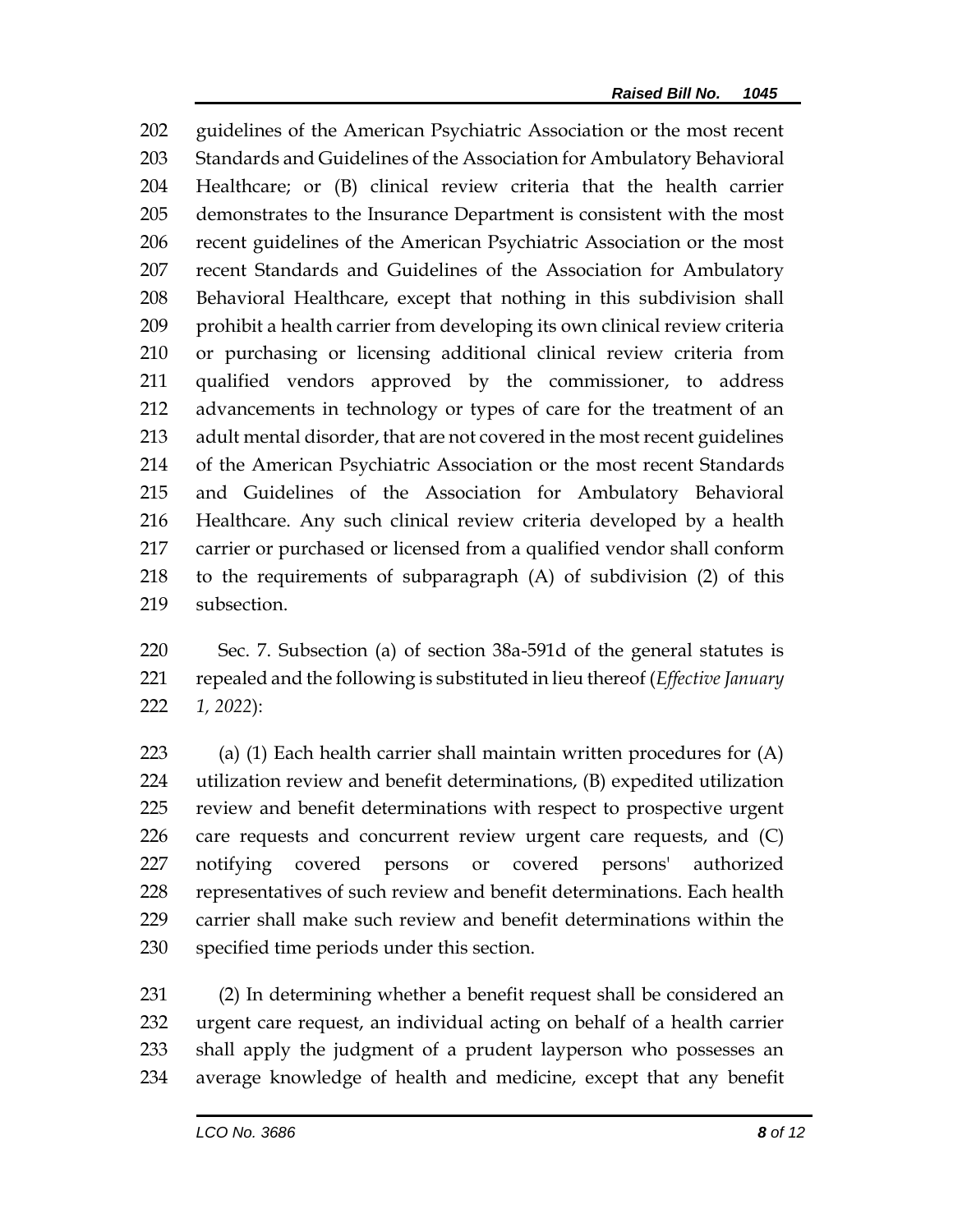request (A) determined to be an urgent care request by a health care professional with knowledge of the covered person's medical condition, or (B) specified under subparagraph (B) or (C) of subdivision (38) of section 38a-591a, as amended by this act, shall be deemed an urgent care request.

 (3) (A) At the time a health carrier notifies a covered person, a covered person's authorized representative or a covered person's health care professional of an initial adverse determination that was based, in whole or in part, on medical necessity, of a concurrent or prospective utilization review or of a benefit request, the health carrier shall notify the covered person's health care professional (i) of the opportunity for a conference as provided in subparagraph (B) of this subdivision, and (ii) that such conference shall not be considered a grievance of such initial adverse determination as long as a grievance has not been filed as set forth in subparagraph (B) of this subdivision.

 (B) After a health carrier notifies a covered person, a covered person's authorized representative or a covered person's health care professional of an initial adverse determination that was based, in whole or in part, on medical necessity, of a concurrent or prospective utilization review or of a benefit request, the health carrier shall offer a covered person's health care professional the opportunity to confer, at the request of the covered person's health care professional, with a clinical peer of such health carrier, provided such covered person, covered person's authorized representative or covered person's health care professional has not filed a grievance of such initial adverse determination prior to 260 such conference. Such conference shall not be considered a grievance of such initial adverse determination. Such health carrier shall grant such clinical peer authority to reverse such initial adverse determination.

 Sec. 8. Subsection (c) of section 38a-591e of the general statutes is repealed and the following is substituted in lieu thereof (*Effective January 1, 2022*):

(c) (1) (A) When conducting a review of an adverse determination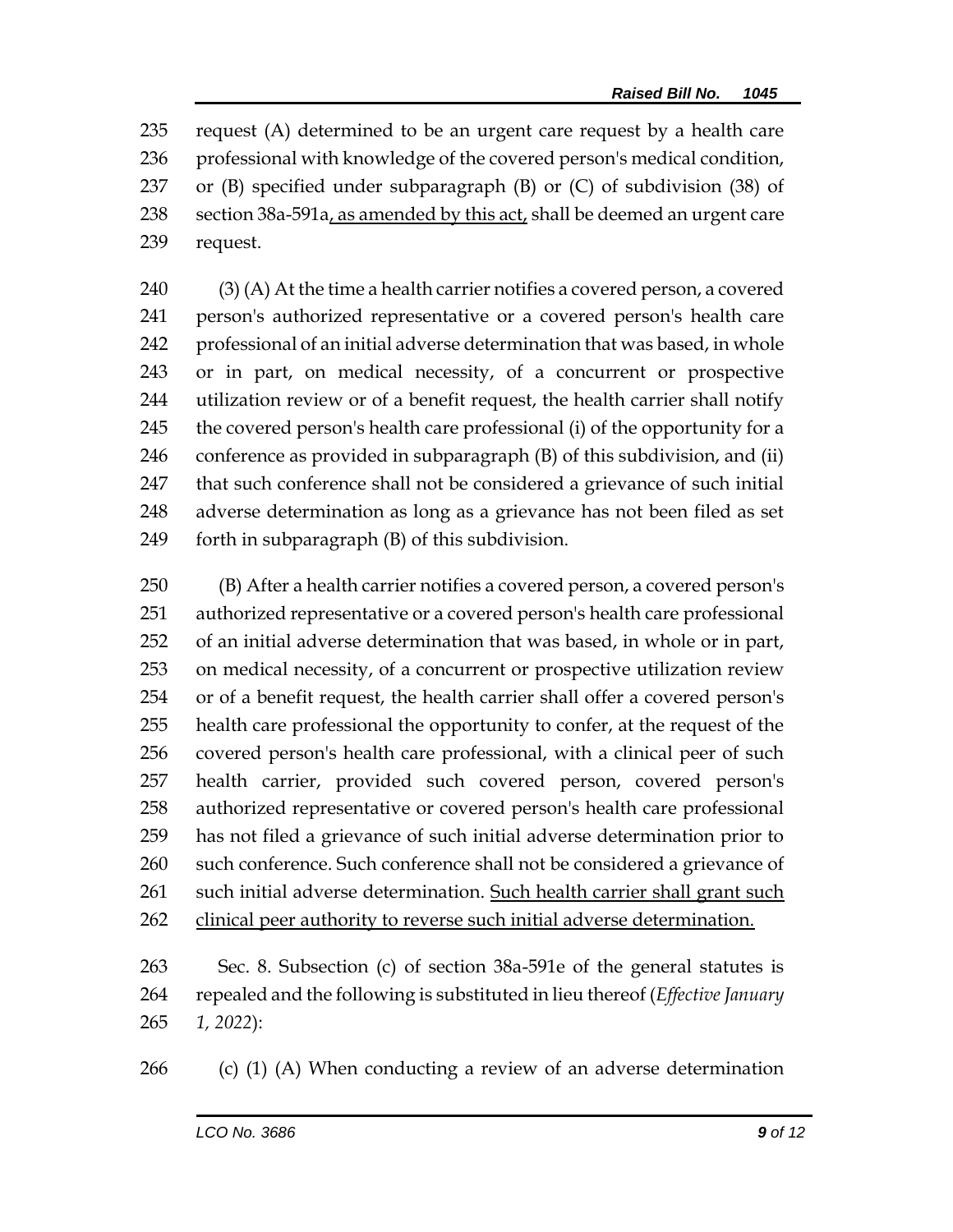under this section, the health carrier shall ensure that such review is conducted in a manner to ensure the independence and impartiality of the clinical peer or peers involved in making the review decision.

 (B) If the adverse determination involves utilization review, the health carrier shall designate an appropriate clinical peer or peers to review such adverse determination. Such clinical peer or peers shall not have been involved in the initial adverse determination.

 (C) (i) For each review of an adverse determination under this section, 275 there shall be a rebuttable presumption that each health care service under review is medically necessary if such health care service was ordered by a health care professional acting within the scope of the health care professional's practice. The health carrier may rebut such presumption by reasonably substantiating to the clinical peer or peers conducting the review under this section that such health care service is 281 not medically necessary.

 **[**(C)**]** (ii) The clinical peer or peers conducting a review under this section shall take into consideration all comments, documents, records and other information relevant to the covered person's benefit request that is the subject of the adverse determination under review, that are submitted by the covered person or the covered person's authorized representative, regardless of whether such information was submitted or considered in making the initial adverse determination.

 (D) Prior to issuing a decision, the health carrier shall provide free of charge, by facsimile, electronic means or any other expeditious method available, to the covered person or the covered person's authorized representative, as applicable, any new or additional documents, communications, information and evidence relied upon and any new or additional scientific or clinical rationale used by the health carrier in connection with the grievance. Such documents, communications, information, evidence and rationale shall be provided sufficiently in advance of the date the health carrier is required to issue a decision to permit the covered person or the covered person's authorized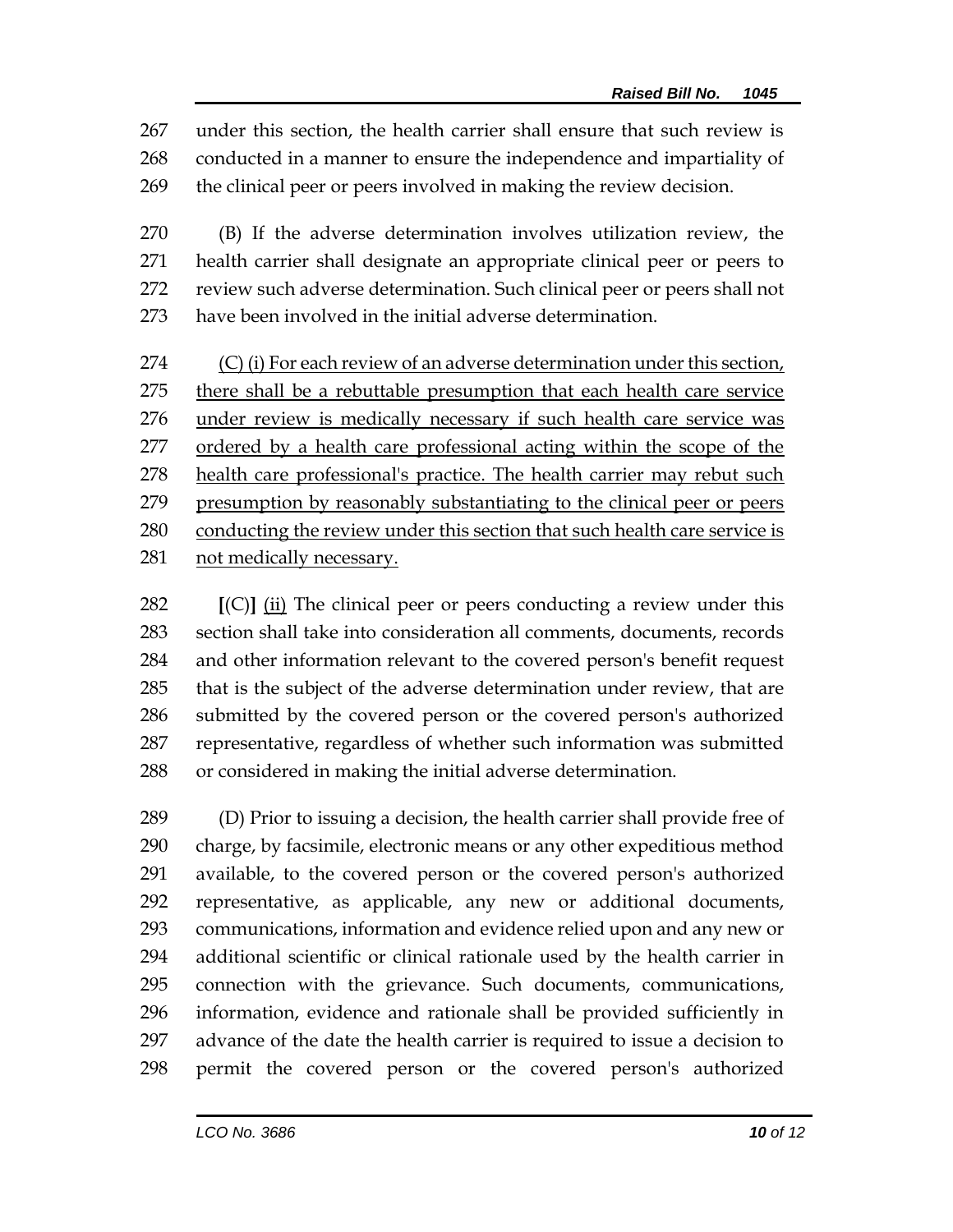299 representative, as applicable, a reasonable opportunity to respond prior 300 to such date.

 (2) If the review under subdivision (1) of this subsection is an expedited review, all necessary information, including the health carrier's decision, shall be transmitted between the health carrier and the covered person or the covered person's authorized representative, as applicable, by telephone, facsimile, electronic means or any other expeditious method available.

 (3) If the review under subdivision (1) of this subsection is an expedited review of a grievance involving an adverse determination of a concurrent review request, pursuant to 45 CFR 147.136, as amended from time to time, the treatment shall be continued without liability to the covered person until the covered person has been notified of the review decision.

| This act shall take effect as follows and shall amend the following |                 |                |
|---------------------------------------------------------------------|-----------------|----------------|
| sections:                                                           |                 |                |
|                                                                     |                 |                |
| Section 1                                                           | January 1, 2022 | 38a-497        |
| Sec. 2                                                              | January 1, 2022 | 38a-512b       |
| Sec. 3                                                              | January 1, 2022 | $38a-510(a)$   |
| Sec. 4                                                              | January 1, 2022 | $38a - 544(a)$ |
| Sec. 5                                                              | January 1, 2022 | $38a-591a(7)$  |
| Sec. 6                                                              | January 1, 2022 | $38a-591c(a)$  |
| Sec. 7                                                              | January 1, 2022 | $38a-591d(a)$  |
| Sec. 8                                                              | January 1, 2022 | $38a-591e(c)$  |

## *Statement of Purpose:*

To: (1) Allow a child, stepchild or other dependent child to retain health insurance coverage under a parent's individual or group health insurance policy until the policy anniversary date after the date on which the child, stepchild or other dependent child attains the age of twenty-six; (2) prohibit certain health carriers from requiring the use of step therapy for drugs prescribed to treat behavioral health conditions or chronic, disabling or life-threatening conditions or diseases; (3) redefine "clinical peer" for the purposes of adverse determination and utilization reviews; (4) require health carriers to bear the burden of